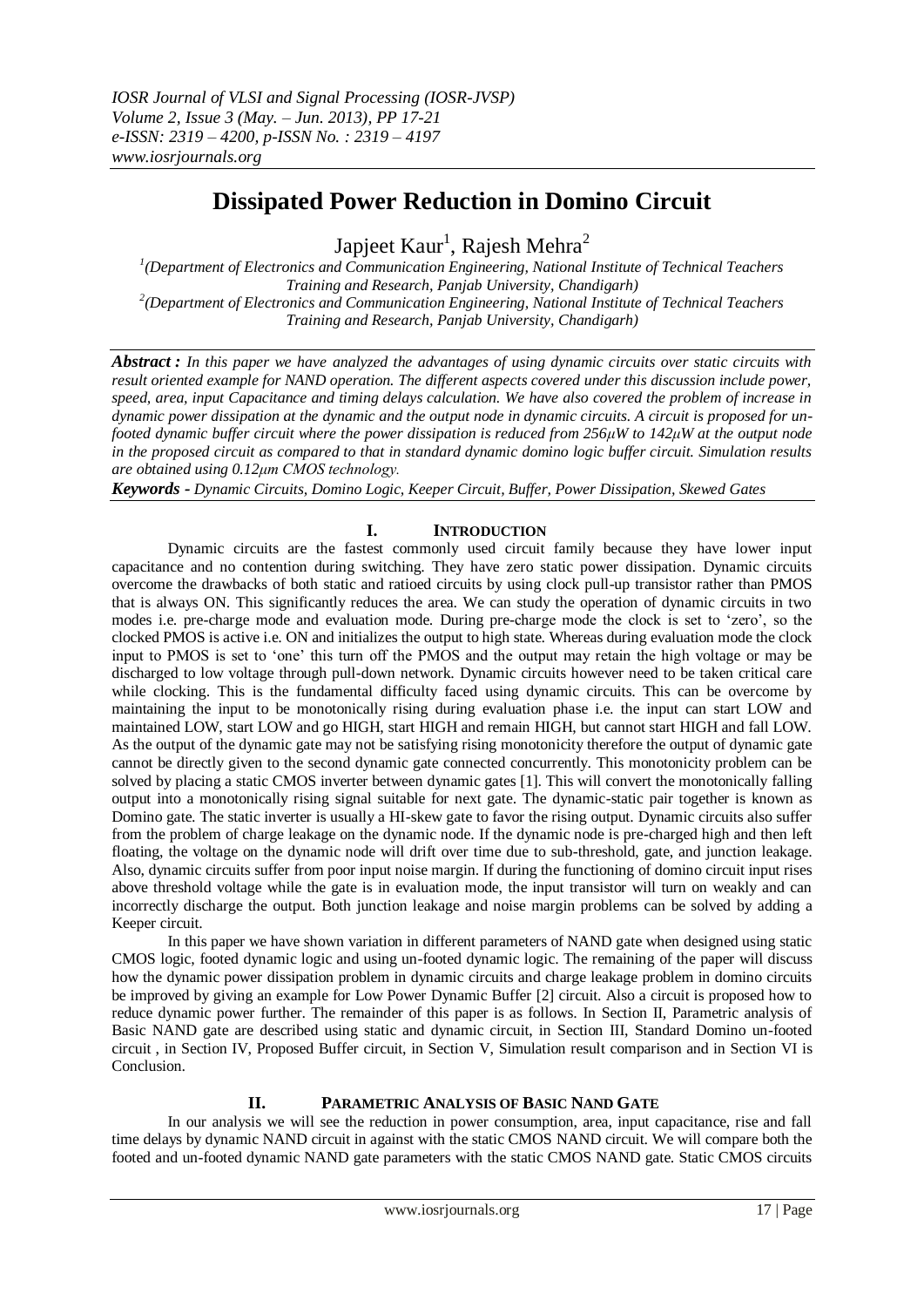for basic NAND functionality with complementary n-MOS pull-down and p-MOS pull up network is shown in **Fig. 1.** Also the power dissipation for the static CMOS NAND circuits is shown in **Fig. 2.**



**Figure1.** Circuit for Static NAND gate **Figure2.** Power dissipation in Static NAND gate

Also the same NAND functionality is obtained by Dynamic footed and un-footed circuit shown in **Fig. 3**.



**Figure3.** Dynamic NAND (a) footed NAND, (b) un-footed NAND.

Thus, from the **Fig.** 4 Power dissipation in footed NAND gate and Fig. 5 Power dissipation in unfooted NAND gate, it is clear that power dissipation reduces from 5.286μW in static CMOS NAND circuit to 3.566μW and 3.802μW in footed and un-footed dynamic NAND circuits. Some more improved results are tabulated as under in Table1**.**

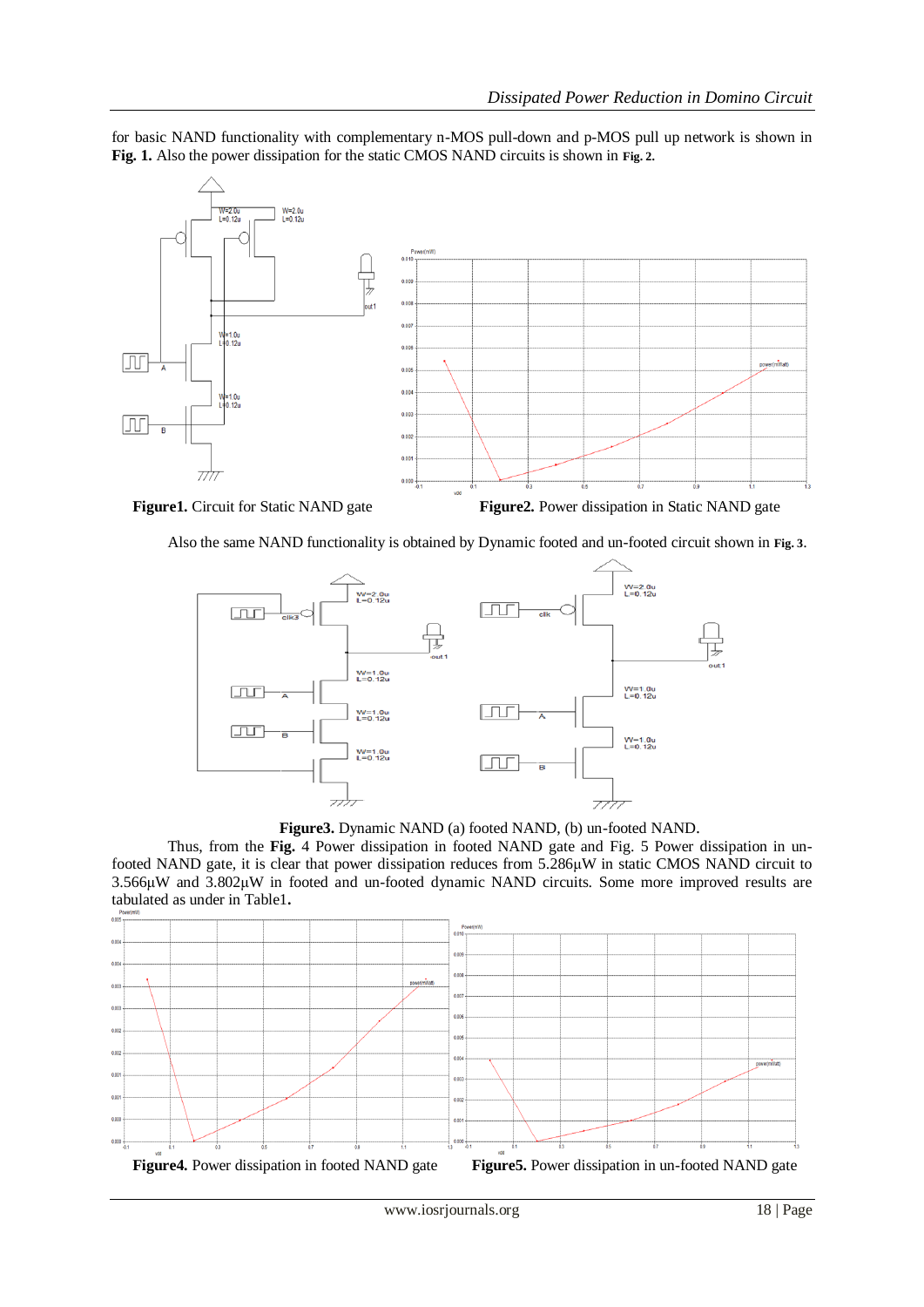| <b>Parameter</b>                  | <b>Static NAND</b> | <b>Un-footed</b> | Footed    |
|-----------------------------------|--------------------|------------------|-----------|
| Power $(\mu W)$                   | 5.286              | 3.802            | 3.566     |
| Layout width/height( $\mu$ m)     | 11X11              | 8X10             | 9X11      |
| Total cap. (fF)                   | 3.02               | 1.92             | 1.79      |
| <b>Diffusion Capacitance (fF)</b> | $0.38$ fF          | $0.24$ fF        | $0.23$ fF |
| <b>Fall Delay</b> (ns)            | 0.002              | 0.001            | 0.001     |
| Resistance $(\Omega)$             | 858                | 559              | 535       |
| <b>Inductance</b> (nH)            | 0.03               | 0.00             | 0.00      |

 **Table1.** Parameter analysis of Static, un-footed and footed NAND gate

## **III. STANDARD DOMINO UN-FOOTED BUFFER CIRCUIT**

The standard Domino un-footed buffer circuit is shown in Figure6. Standard Domino un-footed buffer circuit. The operation of this circuit can be divided into two phases as shown in the timing diagram **Figure7.**Voltage V/s. Timing Diagram. First, when input is LOW, the NMOS is OFF. Thus, the dynamic node is at high voltage during precharge because PMOS is ON. The dynamic node also maintains near to high voltage during evaluation as there is no path for discharging. Thus, throughout giving fixed zero output in this phase.

Second, when the input is high and the clock input is zero i.e. during precharge, PMOS is ON and the dynamic node has high voltage resulting in zero output. Whereas during evaluation, PMOS is OFF, thus dynamic node is at LOW voltage which results in HIGH output. Here propagation of precharge pulse is needed at the dynamic node and prevented at the output node to make the circuit stable. This redundant switching increases the power consumption.



### **IV. PROPOSED BUFFER CIRCUIT**

The proposed circuit 1 for the standard domino buffer circuit is shown in **Figure8** Proposed circuit 1. Here we have used a conditional pulse generator using NAND gate. The inputs of three input NAND gate are clock, delayed clock and output feedback. The NAND gate gives LOW output only when all the inputs to it are HIGH. Thus, turning PMOS pull-up transistor active. Considering two cases, first when the input is LOW, dynamic node holds high voltage if or not PMOS is active. Thus, making output to be LOW. Second, when the input is HIGH and output of NAND is HIGH, the dynamic node is LOW pulling output HIGH. On the other hand, if input is still HIGH and output of NAND is LOW. In this case contention current flows and the width of pull-down transistor is sufficient to take the dynamic node to LOW voltage. Thus giving HIGH output.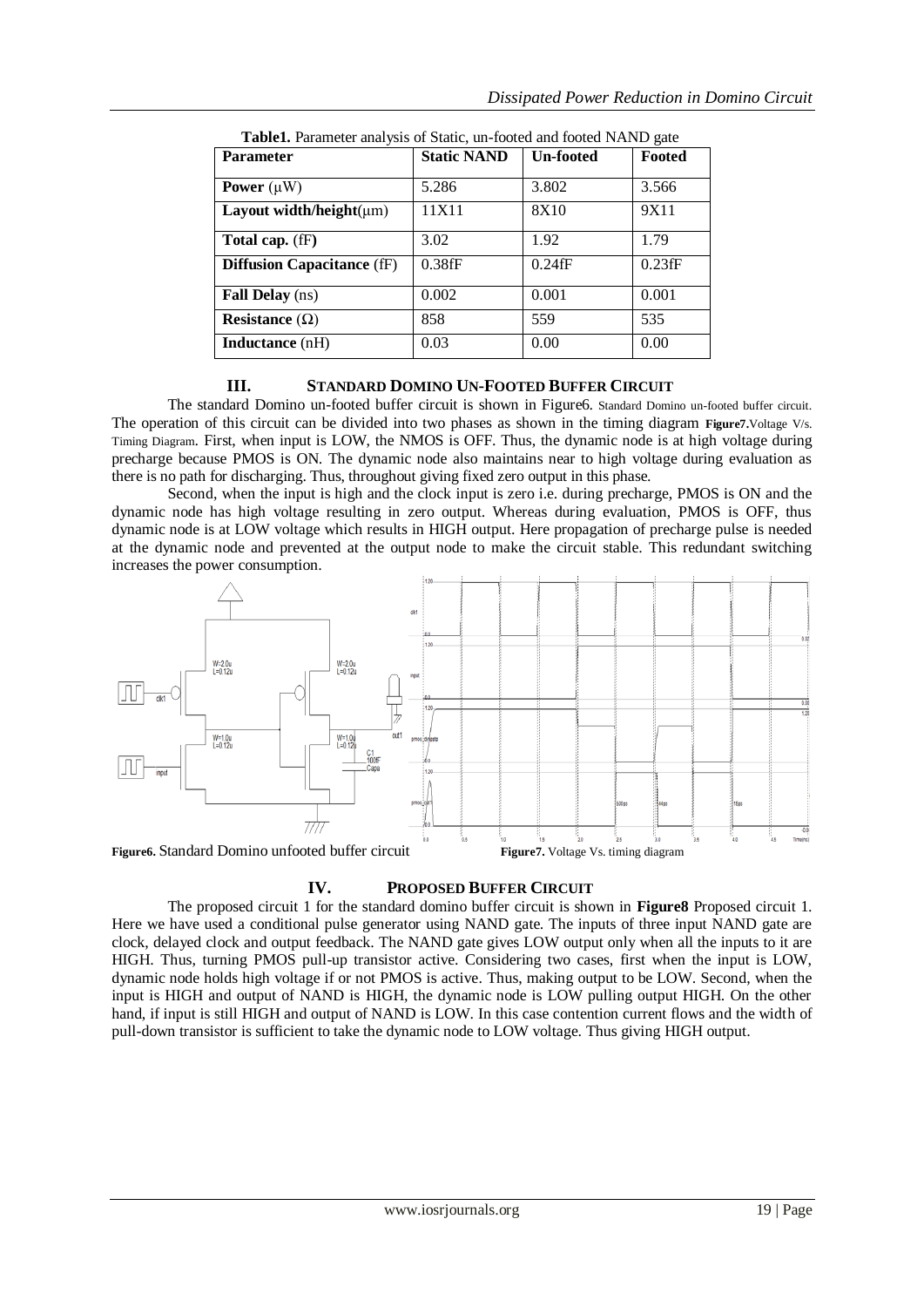

The above **Figure9.** Voltage vs. timing diagram shows timing behavior of the clock, input, dynamic node voltage and NMOS output voltage with respect to time. As it can be analyzed from the above timing diagram the output exhibits fluctuation when the input is hold HIGH and the clock input is also HIGH voltage.

This fluctuation can be removed by converting the output inverter to HI-skew circuit by reducing the n-MOS width to 0.2µm and input inverter circuit to LO-skew by reducing the width of p-MOS to half of the original. Doing this LO-skew inverter will keep the dynamic node near to zero voltage. Thus, it will make p-MOS in second inverter (HI-skewed) to ON faster, resulting in keeping output of the buffer to constant HIGH voltage. Thus, removing fluctuation in the voltage at the output node which in result reduces power dissipation at both the dynamic and the output node. The schematic of the proposed dynamic circuit 2 is shown below in **Figure10.** Proposed circuit 2.



The output waveform for the proposed circuit 2 is shown below in **Figure11.** Voltage Vs. timing diagram. It is observed that the output maintains the constant HIGH voltage without any variation when the input to the circuit is HIGH. Thus giving stable output compared to Proposed Circuit 1.

#### **V. SIMULATION RESULTS**

The schematic of all circuits are made using DSCH 2.7F and simulation is done on Microwind 2.6K. The foundry used is CMOS 0.12µm-6 Metal. The result below shows the variation of Power dissipation of all the three circuits for given supply voltage. The voltage  $V_{dd}$  and discharge capacitance is kept constant for all three circuits to 1.2V and 100fF. It is clear from the results that power dissipation reduces in the proposed circuit as compared to the standard circuit. As can be observed from the **Fig.12** power increases with increase in supply voltage. As the results are simulated using 1.2V supply voltage, we can observe the decrease in power dissipation for the proposed circuit with the same supply voltage. The Power dissipation plots for both the proposed circuits are shown in Fig.13 and Fig. 14.

In addition to reduction in power dissipated, the proposed circuit also reduces diffusion capacitance from 0.24fF in standard circuit to 0.18fF in proposed circuit 2. This results in improving parasitic delay of the buffer circuit. The layout of the standard dynamic and the proposed circuits are implemented in Microwind 2.6K using